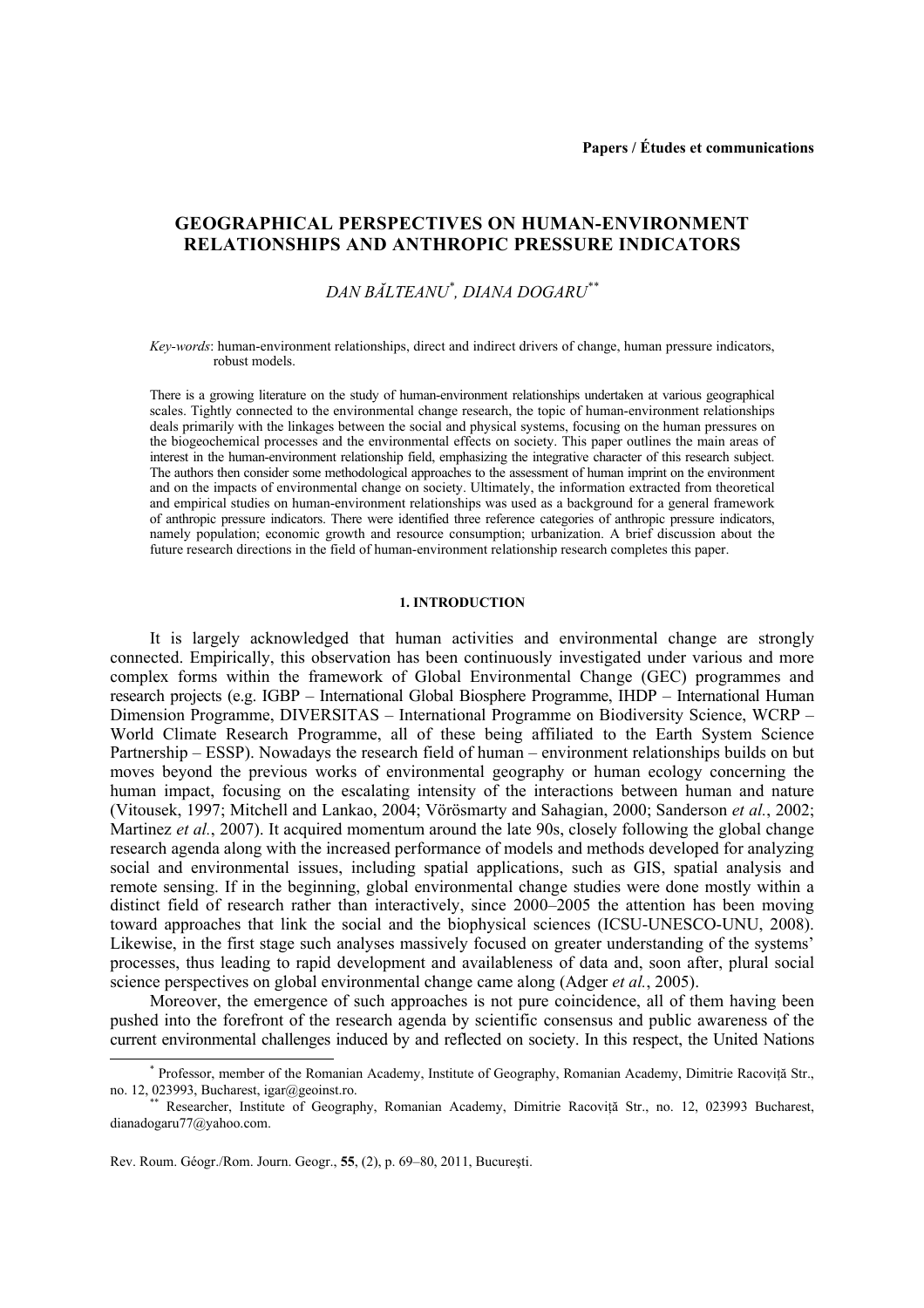acknowledged the necessity to elaborate an extensive assessment of the current changes in the function of the natural systems and their influence on society. Therefore, Millennium Ecosystem Assessment (2005) points out the major changes in the ecosystem services and their impacts on the human wellbeing and envisions the main patterns of sustainable ecosystem management over the next 50 years.

*Human-environment relationships* refer to the interactions and feedbacks between the human and the natural components and, consequently, to the linkages between the social and the geophysical systems (Liu *et al.*, 2007; Leichenko and O'Brien, 2008). The start on the globalization of human activities goes back around the year 1500, coinciding with the discovery of the American continent and the expansion of European productive practices at global level. Nonetheless, the major effects of the human impact on nature appeared first locally and then, as they multiplied and amplified, regionally and globally. Thus, during the last 50 years the impacts of human activities on the natural systems have largely increased, generating important changes at the level of ecosystem functions and services (Millennium Ecosystem Assessment, 2005). Following and documenting this idea, scientists Paul Crutzen and Eugene Stoermer have coined the term *Anthropocene*, analogous to a geological period, denoting the period after the Second World War when human impacts on the environment have intensified and even exceeded the capacity of the natural processes to recover (IGBP Newsletter, 2000).

If in the past human-environment interactions were usually occurring at the local scale, now they occur increasingly at regional, continental and global scales (Liu *et al.*, 2007). This is because synergistic and cumulative effects of local processes land degradation generate effects on global or regional systems (Bălteanu and Şerban, 2005). From this point of view, there is a strong emphasis on crossscale issues concerning environmental change and on the interscale transfer of information and methods in specific cases of human-environment interactions due to their inherent spatial characteristics.

The paper provides an overview of the central research patterns of the human-environment relationships. There are listed key concepts and issues in the field together with their main definitions and ideas, which are then continued by a systematization of the drivers and scales of environmental changes. The methodological aspects focus on the type of methods required in the field, the purpose being to highlight the integrative character of the human-environment research. The anthropic pressure indicators are classified and selected based on a general framework of three main coordinates: population, economic growth/resource consumption and use and urbanization. The final comments put forward current and future research directions in the field of human-environment relationships.

#### **2. DIVERSITY OF THE HUMAN-ENVIRONMENT RELATIONSHIPS RESEARCH**

The field of human-environment relationships operates with a series of concepts and notions. They refer to the causes of environmental change, feedbacks and consequences for the communities, answers of the decision-makers, etc. The main ones are listed in Table 1.

| <b>Concepts / Issues</b> | <b>Short description</b>                                                             |
|--------------------------|--------------------------------------------------------------------------------------|
| Population               | Demographic dynamics, population mobility, anthropic activities, population          |
|                          | consumption and utilization of resources are major population-related drivers of     |
|                          | change. Approaches to anthropic pressure and environmental change need to            |
|                          | consider the distinction between urban population and rural population. Each of      |
|                          | these categories exerts its own demands on the agrobiophysical resources; thus,      |
|                          | the effects of the rural population on the areas themselves are different than the   |
|                          | effects of the urban population on the areas surrounding the cities, which are a     |
|                          | source of primary products for them. In the same way, studies on human-environment   |
|                          | relationships consider population-related features in connection with economic       |
|                          | issues, with concerns about deterioration of local environmental conditions and with |
|                          | quality of life in general (Conway, 2004; Gray and Moseley, 2005; Adamo, 2009).      |

*Table 1* 

Concepts and issues operating in the field of human-environment relationships research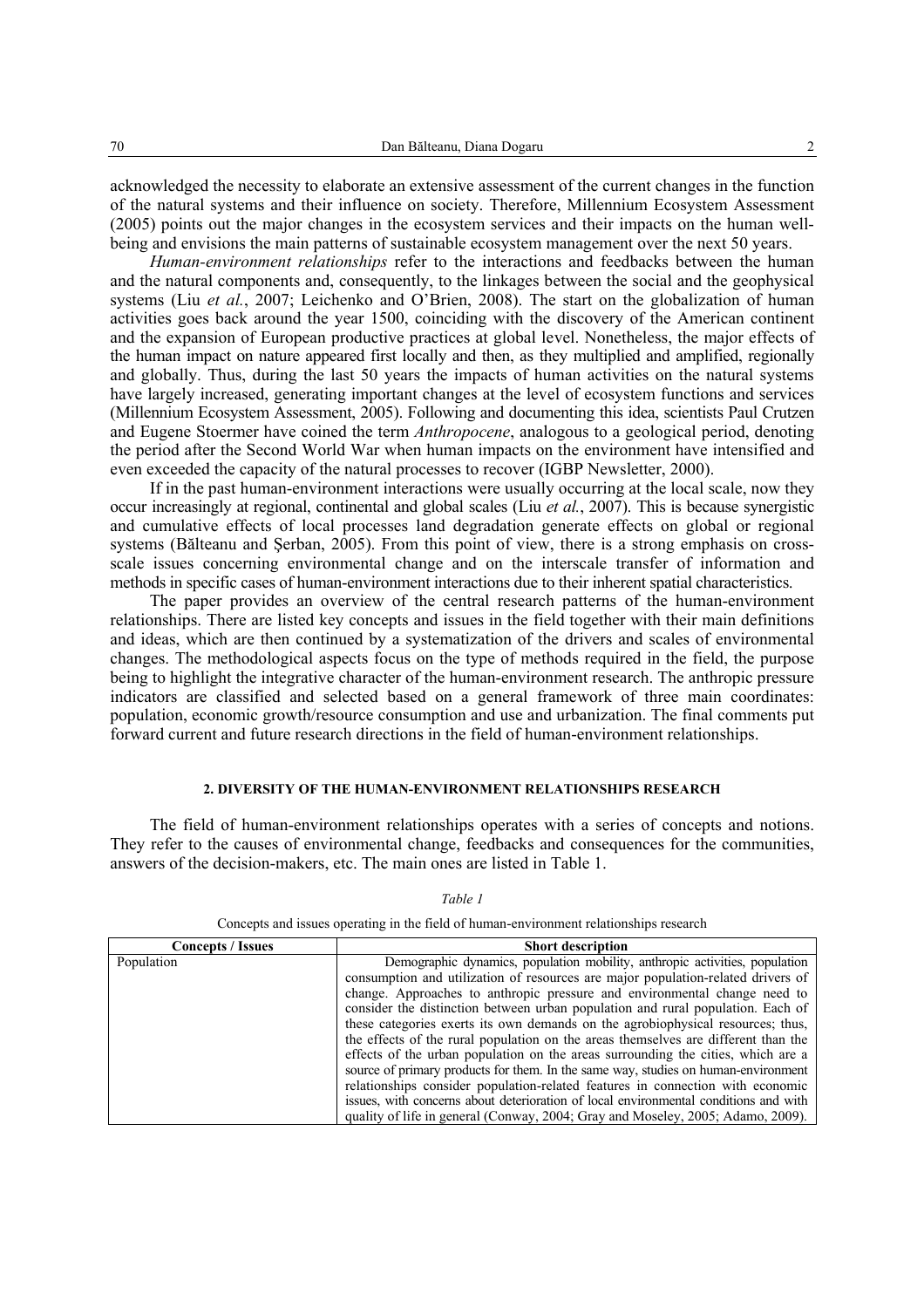| Table 1 (continued) |  |
|---------------------|--|
|---------------------|--|

| Land use / land cover change   | Land use / land cover changes are one of the most significant forms of                   |
|--------------------------------|------------------------------------------------------------------------------------------|
|                                | human-environment interactions and therefore the most studied topic in this field.       |
|                                | In many cases, land use changes are investigated at smaller spatial scales, having       |
|                                |                                                                                          |
|                                | been considered a local environmental issue (Curran and De Sherbinin, 2004;              |
|                                | Entwisle and Stern, 2005; Dumitrascu, 2006). More recently, they have become a           |
|                                | force of global relevance due to their cumulative character, incrementing extension      |
|                                | and large increases in energy, water, fertilizer consumption and considerable            |
|                                | biodiversity losses (Global Land Project - GLP; Foley et al., 2005; Lambin, 2005;        |
|                                | PERN Cyberseminar, 2010; Popovici, 2010).                                                |
| Path-dependancy                | It basically refers to the legacies and the lessons of the past. This is because         |
|                                | any human-environment condition is shaped by preceding conditions that reduced           |
|                                | or enlarged future options (Turner II and McCandless, 2008). Anyway, under the           |
|                                | recognition that the contemporary society has little by way of analogues regarding       |
|                                | the anthropic impacts and the effects on the biogeochemical cycles of the Earth          |
|                                | System, cautionary flags should be kept in mind about the historical assessments         |
|                                | (IGBP Newsletter, 2000). Nevertheless, assessments of this kind can help to reveal       |
|                                |                                                                                          |
|                                | potential biases that may result from a more focused spatiotemporal analysis and,        |
|                                | also to forge and test theories of human-environment interactions that might guide       |
|                                | future actions (Turner II and McCandless, 2008; Lambin, 2005).                           |
| Socioeconomic vulnerability to | Vulnerability is a function of exposure to different, single or multiple, forms of       |
| environmental change           | impact either anthropic or natural, or both (depending on the topic discussed), of       |
|                                | socioeconomic sensitivity to the consequences generated by different forms of change     |
|                                | drivers, and of adaptation capacity (IPCC, 2007; Stern, 2007). It can be said that the   |
|                                | vulnerability of a system is the measure that shows the magnitude and the intensity of   |
|                                | the impact, and it includes all the physical, social, economic and environmental         |
|                                | conditions that define the susceptibility of the system to various stimuli (Turner II et |
|                                | al., 2003; Bălteanu and Șerban, 2005; Metzger et al., 2005).                             |
| Resilience and coping capacity | Resilience is the capacity of a system to absorb the external/internal                   |
|                                |                                                                                          |
|                                | stressors and to maintain an acceptable level of functionality, while the systems'       |
|                                | coping capacity is the sum of forces, resources and measures that the society takes      |
|                                | to reduce risk by mitigating the negative effects of the impact forms on the             |
|                                | environment (O'Brian et al., 2004) (Bălteanu and Șerban, 2005; Vogel et al., 2007).      |
| Adaptation of coupled human-   | Adaptation refers to societal responses to the impact of different external              |
| environment systems to change  | stimuli on the system's functionality in order to reduce their negative effects, or,     |
|                                | on the contrary, to benefit from the new options of development. In the case of          |
|                                | adaptation, as in the case of socioeconomic vulnerability, there are a series of         |
|                                | interlinked factors (economic, political, social, and environmental) that generate       |
|                                | change and that need to be taken into account when designing adaptation                  |
|                                | recommendations. For this purpose, different scale scenarios of adaptive capacity        |
|                                | are developed in order to capture several possible combinations of cause-effect          |
|                                | relationships, which would further serve to policymaking and development                 |
|                                |                                                                                          |
|                                | planning (Cuculeanu et al., 2002; IPCC, 2007; Stern, 2007; Adamo, 2009).                 |
| Non-linearity of the human-    | Usually, change in the ecosystem services is gradual and incremental                     |
| environment relationships      | (Millennium Ecosystem Assessment, 2005). Nonetheless, there are many examples            |
|                                | that show surprising and sometimes abrupt changes in the systems. They are generated     |
|                                | by non-linear interactions among the system's components. Actually, the non-             |
|                                | linear behavior of the system explains the feedback loops operating between the parts    |
|                                | of the system, a distinctive systemic trait (Newell et al., 2005). For example, major    |
|                                | changes in the biogeochemical cycles of the Black Sea marine waters in late 70s          |
|                                | are mainly attributed to the drastic decrease of the sediment and nutrient delivery      |
|                                | from further upstream drainage basin due to anthropic interventions (Reschke et al.,     |
|                                | 2002; Teodoru et al., 2007). Also, introducing (or removing) species in the system       |
|                                | can cause non-linear changes and there are plenty examples in this sense.                |
|                                | Although the techniques concerning the predictions of the consequences of                |
|                                | human-environment relationships on society are constantly improving, anticipating        |
|                                | thresholds is difficult. The high number of variables, their nature and requirements     |
|                                |                                                                                          |
|                                | of the models make it impossible to predict the thresholds where the change will         |
|                                | be encountered. However, based on the current forecasting methods, science could         |
|                                | often warn on the increased risk of change.                                              |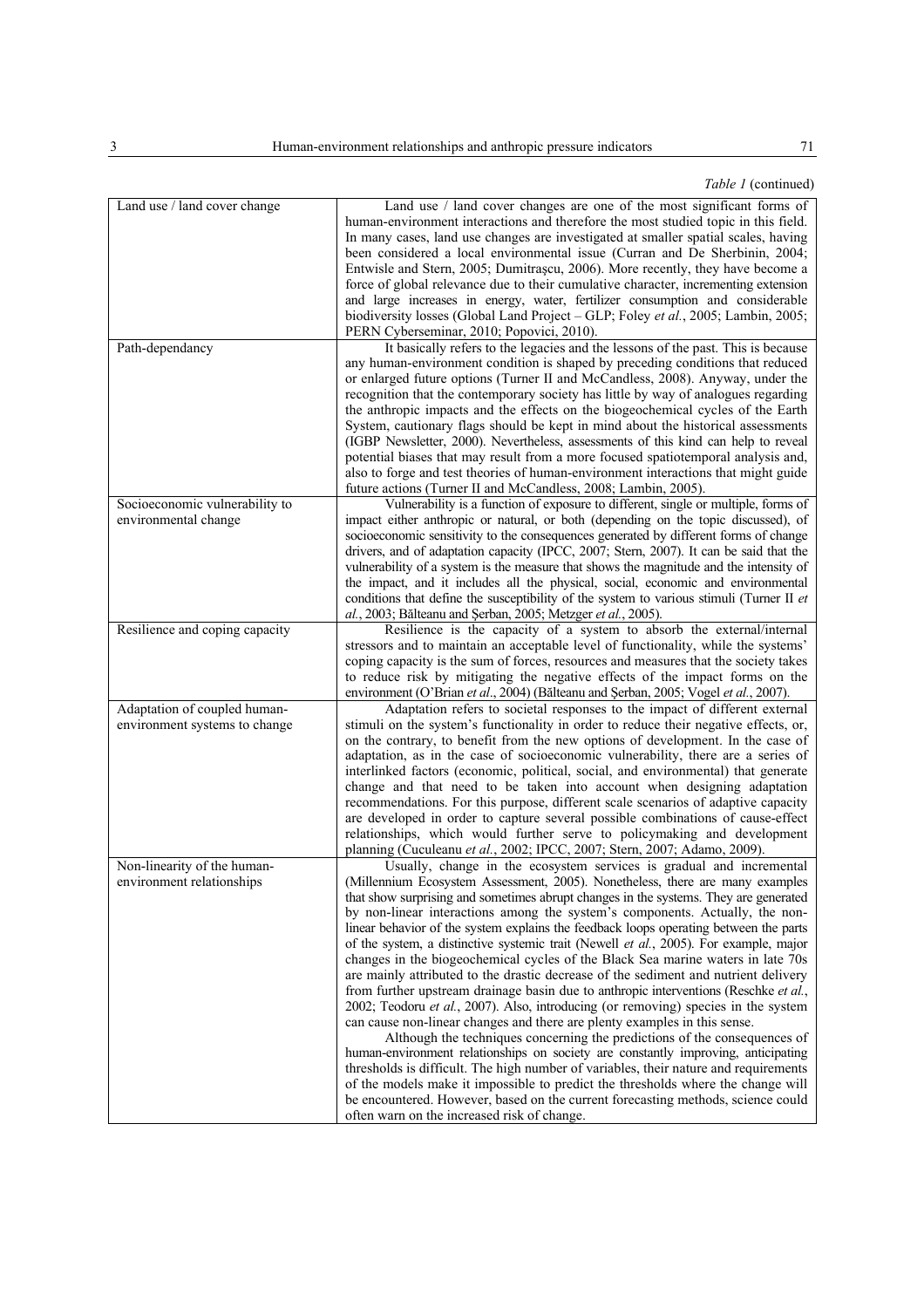*Table 1* (continued)

| Spatial analysis of human-<br>environment relationships | Human-environment relationships are inherently spatial. Thus, the integration<br>of biophysical and socioeconomic indicators is needed in order to assess the<br>spatial interactions and inferences of various processes, which ultimately express<br>the patterns of human imprint on the environment.                                                                                                                                                                                                                                                                                                                                                                                                                                                                                                                                                                                                                                                                                                                        |  |
|---------------------------------------------------------|---------------------------------------------------------------------------------------------------------------------------------------------------------------------------------------------------------------------------------------------------------------------------------------------------------------------------------------------------------------------------------------------------------------------------------------------------------------------------------------------------------------------------------------------------------------------------------------------------------------------------------------------------------------------------------------------------------------------------------------------------------------------------------------------------------------------------------------------------------------------------------------------------------------------------------------------------------------------------------------------------------------------------------|--|
| Governance of environmental change                      | There is a scientific consensus on the implications of numerous human<br>impacts on the functionality of the Earth System at different scales. As such, a<br>sustainable management of the natural resources means greater cooperation among<br>agents, institutions, economic sectors, and better coordinated responses at multiple<br>scales (Schellnhuber <i>et al.</i> , 2004; Millennium Ecosystem Assessment, 2005). In this<br>sense, the role of various institutions and governmental frameworks (e.g. multilateral<br>agreements) becomes fundamental with respect to the capacity to implement the<br>management strategies of environmental changes. The contribution of the scientific<br>community resides in well-documented information on the mechanisms of change,<br>and in feasible responses to environmental change for different categories of agents,<br>which need to be recommended in time since the effects of environmental change<br>have been steadily increasing their frequency of occurrence. |  |

#### **3. TEMPORAL AND SPATIAL SCALES OF ENVIRONMENTAL CHANGE AND TYPES OF DRIVERS**

The geographical scales at which studies on human-environment relationships are undertaken influence both the topic of the study itself and the expected results. The factors that generate change within the coupled human-environment systems can be grouped according to the scale of the analysis. Therefore, the communities could be affected by *global factors* or by those acting at large regional scales (e.g. the effects of climate change driven factors), *regional factors* (e.g. political changes whose consequences are reflected on land use changes, demography, urbanization, etc.) and *local factors* (e.g. the distance to markets, erosion/land degradation). Moreover, it takes different time lapses until changes are observed, some occurring faster than others. Due to their spatial-temporal dependence, some drivers might be relevant at a certain spatial scale and over a specific period of time, whereas at another scale it might be less significant (Millennium Ecosystem Assessment, 2005). For instance, climate change operates at global or large regional scale while its effects on local scales are unevenly spread and do not extend over a well-defined level. It results that the contexts (environmental, economic or societal) play a significant role when analyzing the human-environment relationships, and more specifically when choosing the scale of analysis for such an issue. Moreover, what services are offered to the communities and to what extent they are used refer intrinsically to the consumption and usage of resources, this being another aspect to be taken into account when establishing the scale of analysis.

Regardless of scale, the anthropic drivers are of two kinds: *direct drivers* and *indirect drivers*. The *direct factors* are those that express the causes of change and affect the system's processes, while indirect drivers act more diffuse within the system and alter one or more direct factors (Millennium Ecosystem Assessment, 2005). Studies of direct drivers are based on changes in the land-use patterns, biogeochemical cycles, climate changes, etc. *Indirect drivers* are those dealing with demographic dynamics, economic growth, consumption of resources, socio-political institutions and culture, scientific and technological change, and are addressed by the social sciences. Both, direct and indirect factors affect the systems at different spatial-temporal scales and are dependent on the demographicsocial-economic-political-technological contexts. For instance, climate change is studied at global and regional scale, while the effects of land policy implementation measures at a much smaller spatial scale.

Along with the distribution and/or spatial representation of the anthropic characteristics, the analyses of human-environment relationships underscore the spatial inferences between the socioeconomic and the biophysical components. In this sense, consideration should be given to applications that rely on GIS techniques, remote sensing, spatial and classical statistical models, etc.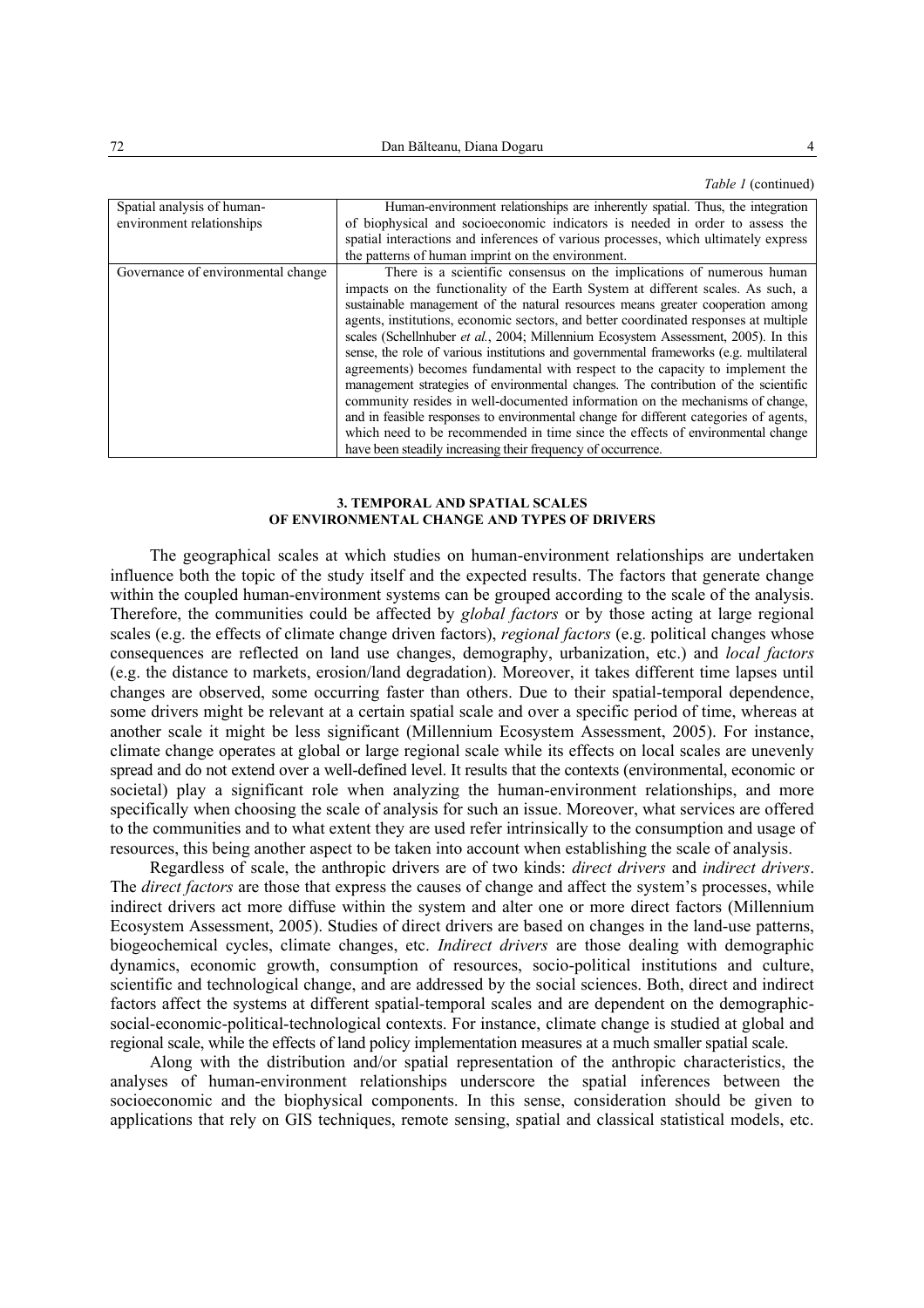Therefore, it can be stated that the spatial dimension of the human-environmental relationships refers to exhaustive spatial analyses that include not only the spatial distributions of anthropic indicators, but also interferences and interactions of various indicators, being constrained by specific environmental and socioeconomic contexts.

#### **4. GENERAL METHODOLOGICAL INSIGHTS INTO THE HUMAN-ENVIRONMENT RELATIONSHIP RESEARCH**

At the meeting of the European Alliance on Global Change, September 2010, it was acknowledged and underscored the fact that environmental change is much of a methodological issue as it is a conceptual one since it connects topics from various disciplines. Therefore, the research framework of human-environment relationships is dominated by a strong methodological beat, apart from its major theoretical and conceptual patterns which were mentioned above.

There are several considerations that should be kept in mind when approaching a humanenvironment issue in a specific geographical context. First of all, human-environment relationships are, without any doubt, inherently spatial and the focus is on the integration of biophysical and socioeconomic indicators. In this sense, models would be an appropriate way to tackle such issues. They are abstract and simplistic representation of reality and range from common classical regressions to complex simulations. Usually, a robust model (either quantitative or conceptual) describes the relationships among the system's components and drivers, based on sufficient theory, data and understanding (Baron *et al.*, 2009). In the case of human-environment relationships, simulation and statistical models need to be parameterized with indicators (or tested against biophysical and societal information) that are often the same as those used to assess the effects of change and/or the existing responses to change (Baron *et al.*, 2009). This is why it is important to ground the anthropic pressure indicators, aspect which is presented in the next section.

An overall framework for human-environment models is given by Clarke *et al.* (2001), who speak of three basic dimensions of such models: time, space and decision-making.

If biophysical processes could be studied independently of the human factor, the anthropicrelated processes would imply a third dimension which is the decision-making processes. The first two dimensions refer to the scale of the model, either it is the time scale (i.e. time step and duration) or the spatial scale (i.e. resolution and extent).

Decision-making processes cannot be as concise as time step and duration, and resolution and extent parts of the model. In a human-environment model, decision-making processes refer to agents and, depending on the scale of analysis, they could be at individual, neighborhood, district, or national levels. All these agents can be linked in a human-environment model (Clark *et al.*, 2001). It is worth mentioning that in a spatially explicit human-environment model, the specific institutional and geographic context in which the agent acts can be well captured through the use of boundary maps or GIS layers.

In general, many approaches in the sphere of human-environment relationships use a combination of tools that include spatial techniques (GIS, remote sensing, (a)spatial statistics), subject-oriented indicators structured according to various conceptual frameworks (e.g. DPSIR – Driving Force, Pressure, State, Impact and Response) and public and stakeholders perceptions (e.g. People's Participatory Programs) (Balchand *et al.*, 2007). Yet, there still is a lack of adequate data, particularly in terms of variables time series and scale matching that might constrain the methodological path and thus the results of human-environmental approaches.

Without any doubt the results of the models depend on the available data, but also on the logic the model is built on. Therefore, it is important to careful consider both data requirements for models when choosing the methodology of the human-environment relationship study, and the contextual factors and processes that govern the interactions within the coupled human-environment system.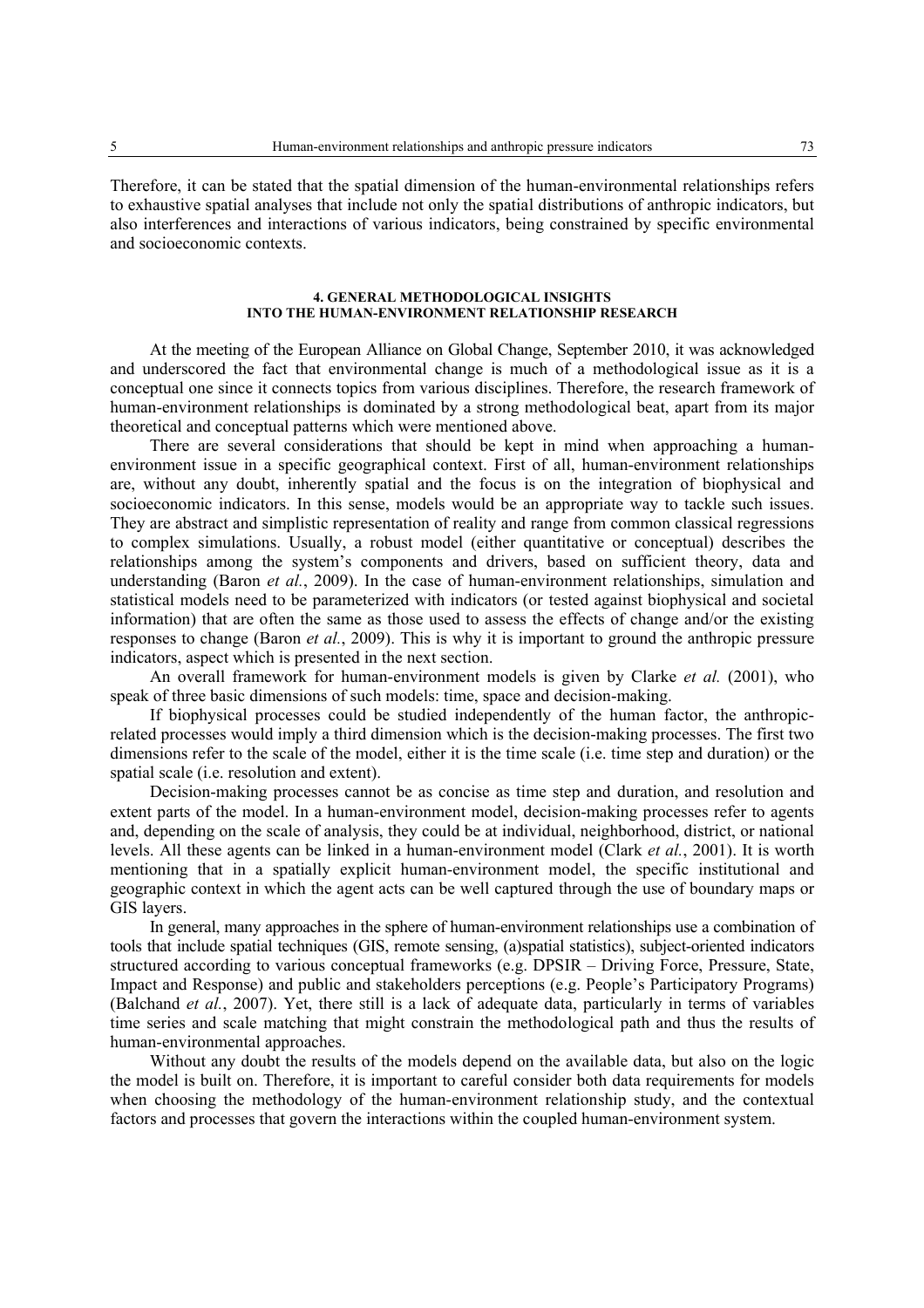### **5. ANTHROPIC PRESSURE INDICATORS**

Generally, indicators are used to describe the state or the evolution of a system. Moreover, they suggest the type and intensity of different links among the systems' components and, at the same time, provide information to decision-makers about how some factors affect environmental structures, allowing them to find solutions and picture long-term scenarios (McCool and Stankey, 2004). It can be inferred that the use of indicators does not reside only in observing the effects of some factors on the environment, and therefore the current state of the analyzed system, but also in helping to investigate the effects of decision-makers regarding the mitigation and adaptation to various forms of impact. In this respect, a combined employment of indicators would bring important contributions to the decision-making process in the sense of identifying hot-spot areas, of directing the assistance towards them and of monitoring the effects of the decision-making processes. Usually, hot-spot areas are associated to severe forms of environmental degradation and to their impacts on local communities.

Most of the hot-spot areas are affected by various types of natural and technological hazards. In Romania, for example, frequent flash flood events, landslides, heavy rains and drought phenomena have caused severe damage over time. The Bend Subcarpathians is an area highly susceptible to landslides (Sandu and Bălteanu, 2005; Micu, 2008; Balteanu *et al.*, 2010). Urban infrastructural damages are frequent during heavy rainfall events (Dragotă, 2006), while large agricultural areas in the southern and south-eastern part of Romania are repeatedly affected by drought phenomena (Bogdan and Marinică, 2007; Clima României, 2008). Likewise, technological hazards in Romania are related to accidents caused by the active mining industry and their associated transboundary consequences (Bird *et al.*, 2003, 2005; Zobrist *et al.*, 2009; Sima *et al.*, 2011); water and sediment pollution from active and former mines which generate environmental degradation and, along with the socioeconomic structural changes, contributes to the deterioration of the living conditions of the local communities (Popescu *et al.*, 2003; Dogaru *et al.*, 2009); accidents from salt exploitations, as it was the case of Ocnele Mari, 2001, where the collapse of the gallery ceiling produced a sink-hole and a flood-wave hit the locality (Bălteanu *et al.*, 2006); pollution accidents which are the consequence of outdated technology (e.g. accidents in oil exploitations, in the chemical industry, in the hydrocarbon transport and distribution network, etc.).

It is obvious that the indicators must respond to the topic of the analysis. In this respect, the concept of anthropic pressure operates with those factors that generate changes in the state of the territorial system (e.g. geosystem). So, the purpose of the *anthropic pressure indicators is to measure the intensity and the magnitude with which the drivers are inducing changes that affect the functionality of the natural systems*, thus being a quantitative expression of the drivers of change. Therefore, indicator selection should closely follow the theoretical and analytical issues of the anthropic pressure concept specifically, and of the human-environment relationships generally, without losing sight of the purpose of the respective study. They should be finalized to the end by summary results, reports and/or composite indices (Fig. 1).

As mentioned before, the drivers of change could be direct or indirect, and depending on the scale of analyses, global, regional or local.

*The direct factors* are largely present in studies on climate change, biogeochemical changes, land use / land cover change, river regularization. Among these, land use changes are the most evident forms of anthropic influence, and the most studied ones in human-environment approaches. Moreover, various kinds of human works (e.g. against erosion, dams constructions, river regularization, etc.) are direct forms of interventions in the environment with implications on the state and functionality of the natural systems. Likewise, environmental pollution, effects of climate change on ecosystem services, overexploitation of resources, or inadequate exploitation of (non)renewable resources, etc. count as direct drivers of change.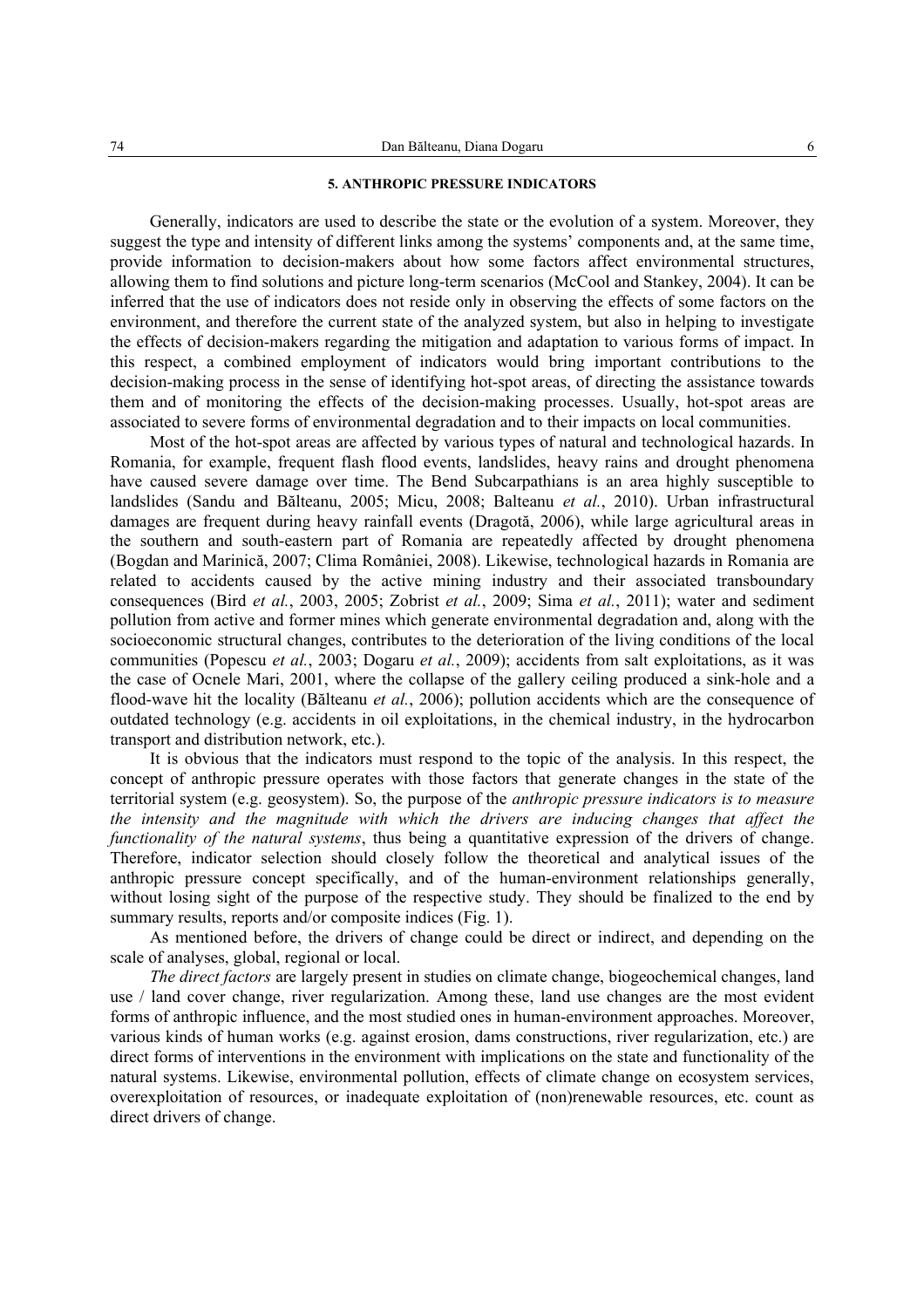

Fig. 1 – Scheme of indicator development (adapted from Wong, 2006).

*The indirect factors* are referring to demographic dynamics, consumption of resources, economic production and globalization, socioeconomic institutions, political contexts and technological development (Millennium Ecosystem Assessment, 2005). The economic, societal, political and institutional structural changes in Central and Eastern Europe, following the fall of the Iron Curtain and spanning over the transition period towards the market economy, can be considered a notable example of indirect drivers of anthropic pressure. Referring to Romania, the main types of economic restructuring over the last 20 years has entailed changes in the type of property, mode of production, forms of organization, development policies and relationships between the economy and the environment, as well as new demographic dynamics. The effects were seen in the economic decline and high levels of unemployment with many effects on the population's living standard, closure of many big, unproductive plants, decentralization of production, reconversion of industrial units and creation of new opportunities for territorial development, intensification of the external migratory fluxes, depopulation, etc. All of them form a suite of indirect drivers that both, induce/facilitate the environmental changes, and control the intensity and magnitude of the effects of these changes on society, particularly by influencing the levels of resource consumption and the sustainability of production. Moreover, the indirect drivers generate different levels of socioeconomic vulnerabilities to a broad range of stressors, such as climate change and natural and technological hazards.

Studies on environmental change and human-environment relationships underscore the necessity to connect social sciences to ecological/physical sciences (ICSU-UNESCO-UNU, 2008), emphasizing the anthropic factors and the integrative character of such studies. Worth reasserting is the fact that, depending on scale, anthropic factors could be grouped as global (e.g. climate change), regional/national (e.g. managerial decisions with effects on land use/land cover change) and local (e.g. land degradation processes).

Having in view the above-mentioned considerations, the anthropic pressure indicators must be representative for assessments of environmental changes which are induced by anthropogenic factors. Thus, the anthropic pressure is analyzed quantitatively by a series of measurable indicators. The use of indicators has to comply with the decision-making processes concerning a particularly managed problem, and thus, a support for the implementation of measures and management strategies.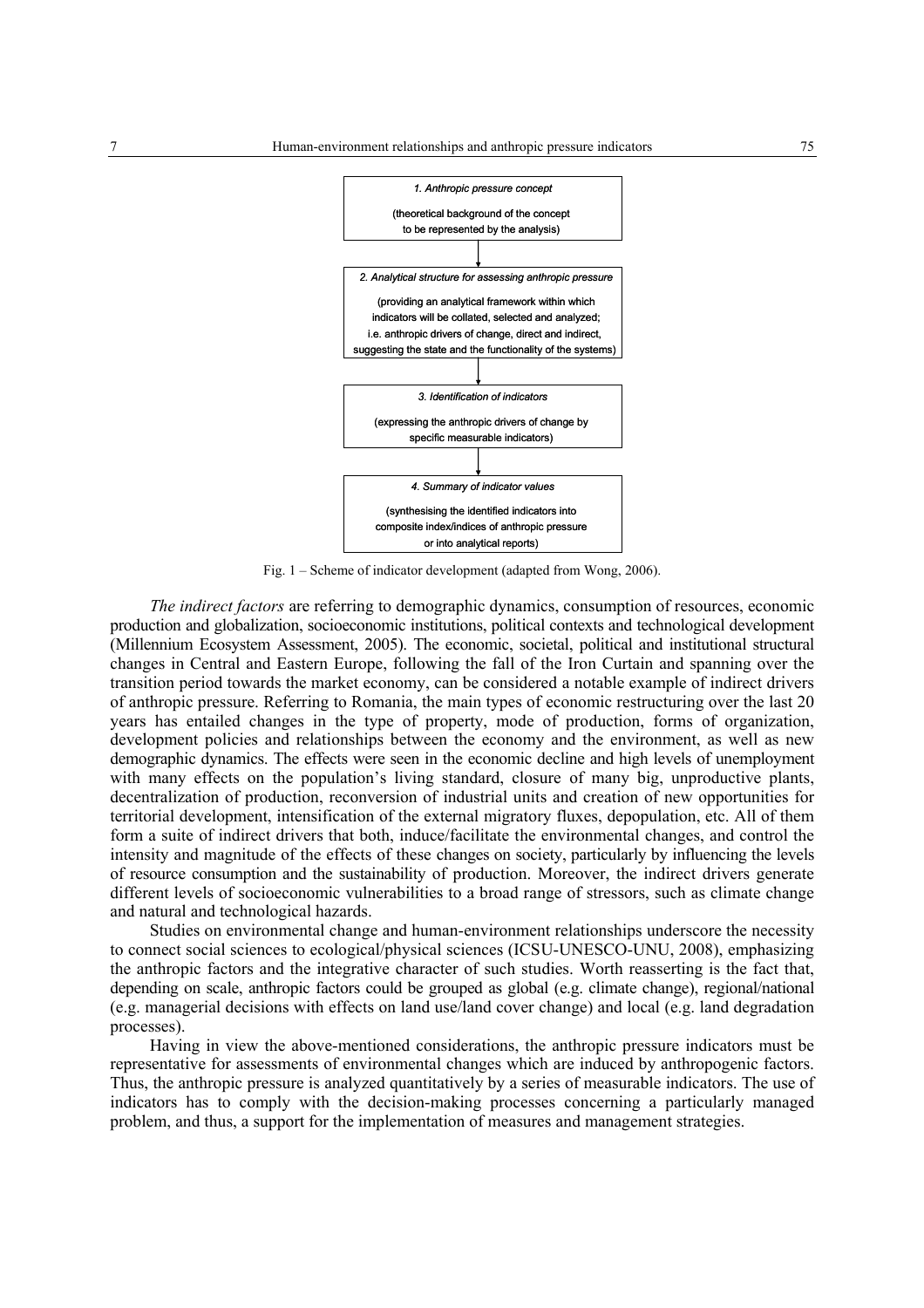Based on the factor-driven change and on various empirical studies of anthropic influence and effects on the environment (Curran and De Sherbinin, 2004; Millennium Ecosystem Assessment, 2005; Leichenko and O'Brian, 2008), the anthropic pressure indicators can be grouped into three major categories:

– population,

– economic growth and consumption/use of resources, and

– urbanization.

Current demographic tendencies, the increased consumption of energy and of land resources and the larger concentration of population in cities are some of the biggest challenges of our century, leading to the intensification of the human-induced impact on the state of the ecosystems and their services.

Population size and density are already prominent issues of the human-environment relationships research. One basic example in this respect is the fact that 13% of the world's urban population lives in spatially highly concentrated coastal areas, being increasingly vulnerable to global environmental change impacts (Fragkias, 2007). Other demographic processes (e.g. migration, ageing, poverty, etc.) alongside with the sociopolitical ones (e.g. the role of the state in relation to the private sector, levels of education, etc.) and cultural factors (e.g. values, beliefs, and norms shared among people) influence the level of resource consumption and the sustainability of production (Millennium Ecosystem Assessment, 2005). Most of these indicators are expressing the indirect drivers of change.

The economic activity has increased in all continents, raising the demand for resources and the levels of consumption. Along with it, development is very much connected with the socioeconomic policy, with technological progress and the use of resources, on one hand, and environmental changes and anthropic impacts, on the other. The per capita income is an indicator widely used in the economy to express the levels of productivity of food and/or industrial goods. An important issue related to this last aspect is the distribution of income and, subsequently, the differentiated process of socioeconomic development which shows the disparities between marginal and affluent areas. From this point of view, the spatial and temporal variability of socioeconomic situations relate to various types of land use, different schemes of allocation of funds, taxes and incentives, various flows of goods, services, capital, information, etc., suggesting the mechanisms with which such indirect drivers of change are operating.

Urbanization is one of the most relevant processes of the anthropic pressure equation, especially in what regards the increase of greenhouse gas emissions into the atmosphere, waste control and urban land use changes expressed either by urban space expansion or by changes of the urban morphology or by both. Based on recent demographic scenarios put forward by the United Nations (2007) and on the IPCC SRES scenarios (SRES – Special Report on Emissions Scenarios), it is estimated that urbanization (seen as urban population vs. rural population ratio) may contribute about 25% to the increase of emissions by 2100. According to the demographic scenarios, the key driving force of urbanization are the changes registered in the supply of manpower to the urban area, precisely the rising numbers of labour force which entailed huge consequences at the level of the economic growth (O'Neill, 2010).

It is worth mentioning that global change research has distinguished a connection between the production of goods and consumption of environmental resources, on one hand, and globalization and its effects on ecosystem services, on the other (Leichenko and O'Brian, 2008). One of the globalization effects is the homogenization of population behavior and attitudes towards consumption in the sense that peoples' preferences for a similar product is increasingly higher, thus reducing the diversity of production and resource consumption necessary for maintaining a normal functionality of the ecosystems (Schellnhuber *et al.*, 2004).

All these three generic categories of anthropic pressure indicators are associated with the elements that form peoples' well-being (living environment, incomes, available resources, etc.), thus representing a way of assessing the relationship between ecosystem services and human well-being. At the same time, they are representative for expressing the indirect drivers of environmental change, in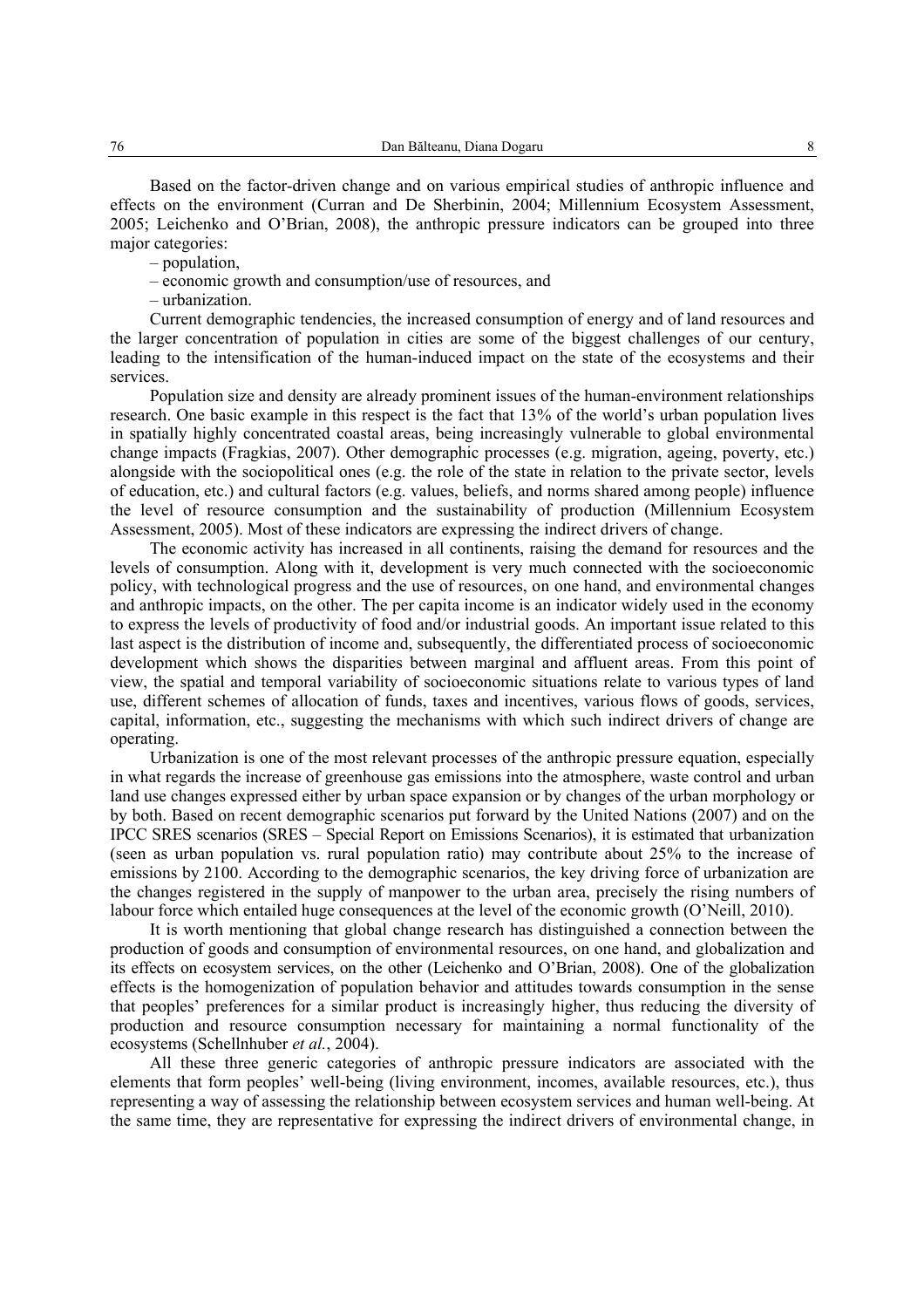particular, but also the direct factors, especially those referring to land use / land cover change. Table 2 presents a list of feasible anthropic pressure indicators which are grouped by three generic selection categories and which can be used in various analyses of the kind. Yet, the selection of the indicators is highly dependent on the aim of the study, spatial scale, regional specificity and data availability and accuracy.

| an. |  |
|-----|--|
|     |  |

|                                                      | Anthropic pressure indicators                                                                                                                                                                                                                                                                                                                                                                                                                                                                                                                                                                                                                                                                                                                                                                                                                                                                                                                                                                                                                                                                                                                                                                |
|------------------------------------------------------|----------------------------------------------------------------------------------------------------------------------------------------------------------------------------------------------------------------------------------------------------------------------------------------------------------------------------------------------------------------------------------------------------------------------------------------------------------------------------------------------------------------------------------------------------------------------------------------------------------------------------------------------------------------------------------------------------------------------------------------------------------------------------------------------------------------------------------------------------------------------------------------------------------------------------------------------------------------------------------------------------------------------------------------------------------------------------------------------------------------------------------------------------------------------------------------------|
| Population                                           | Demographic characteristics and/or dynamics<br>Population size evolution;<br>Population growth rate and migratory balance;<br>Percentage of urban population out of the total and urban population growth rate;<br>Percentage of rural population out of the total;<br>$\overline{\phantom{a}}$<br>Population age structure (relevance for the labour force supply on the labour market);<br>$\overline{\phantom{a}}$<br>Birth/death balance and population ageing;<br>$\overline{\phantom{a}}$<br>Population mobility;<br>$\overline{\phantom{a}}$<br>Population density<br>Social and/or well-being characteristics<br>Education (school-age population, educational institutions and teaching staff by level of education,<br>$\overline{\phantom{a}}$<br>educational institutions by level of education, number and structure of graduates, etc.);<br>Health (medical-sanitary staff, hospital beds, etc.);<br>$\overline{\phantom{a}}$<br>Poverty rate;<br>Unemployment rate and size; number of employees;<br>$\overline{\phantom{a}}$<br>Structure of total household consumption expenditure;<br>$\overline{\phantom{a}}$<br>Household demographic size;<br>$\overline{\phantom{a}}$ |
| Economic growth<br>and resource use /<br>consumption | Gross domestic product (total and per capita);<br>$\overline{\phantom{a}}$<br>Working-age population by activities per national economic branches;<br>$\overline{\phantom{a}}$<br>Labour productivity and income per person;<br>$\blacksquare$<br>Energy consumption in industry, per industrial branches;<br>$\overline{\phantom{a}}$<br>Employee number in the public and private sectors, per activities of the national economy;<br>$\overline{\phantom{a}}$<br>Turnover of private units, by economic branches;<br>$\overline{\phantom{a}}$<br>Percentage of R&D out of the total GDP;<br>$\overline{\phantom{0}}$<br>Incentives for farmers;<br>$\overline{\phantom{0}}$<br>Incentives for the energy sector;<br>$\overline{\phantom{a}}$<br>Quantification of land use changes (i.e. type and size of the areas converted from one<br>$\overline{\phantom{a}}$<br>category of use into another);                                                                                                                                                                                                                                                                                      |
| Urbanization                                         | Percentage of urban population out of the total population and urban population growth rate;<br>$\overline{\phantom{a}}$<br>Density of urban population and of urban settlements;<br>$\overline{\phantom{a}}$<br>Extension of the urban area;<br>$\overline{\phantom{a}}$<br>Length of water supply network and of sewage system;<br>$\overline{\phantom{a}}$<br>Number of days when atmospheric pollutants are in excess of the admission levels;<br>$\overline{\phantom{a}}$                                                                                                                                                                                                                                                                                                                                                                                                                                                                                                                                                                                                                                                                                                               |

## Anthropic pressure indicators

### **6. CONCLUDING REMARKS**

The human-environment relationships express the linkages and feedbacks between the biophysical and the anthropic components of a system. Studying them is as much a methodological question which requires the integration of biophysical and socioeconomic indicators through feasible models, as it is a conceptual issue related to the connection between the drivers of change and the effects of environmental change on society.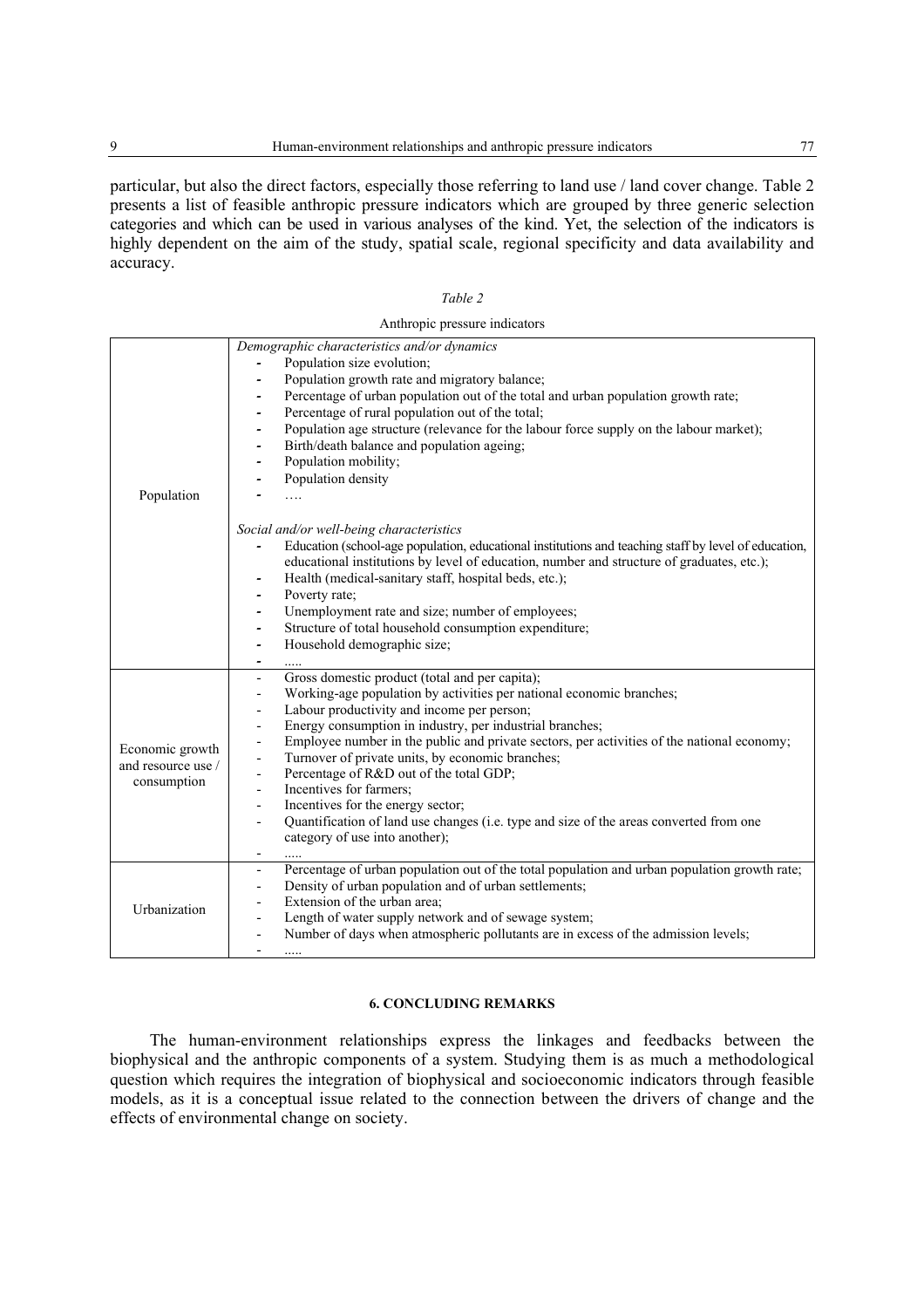It is obvious that research initiatives on human-environment relationships cover complex, integrative and current societal issues. Such characteristics lead to the necessity to conduct the investigations in a systematic way, in line with the international mainstreams and frameworks on global environmental change, such as the, Earth System Science Partnership – ESSP, European Alliance on Global Change, International Council for Science – ICSU, Social Science Council, etc. In other words, there ought to be a common ground for research in order to reach the necessary consensus liable to directing decision-making processes towards sustainable actions.

A major aim of future research in the field of human-environment relationships is to reduce the information gaps concerning the state factors of the natural systems, the economic valuation and usage of ecosystem services, the location of thresholds where change may occur in the system, the environmental inferences derived from concentrations of population and economic activities, etc. Strong emphasis is being placed on the causal drivers of change (e.g. socioeconomic and political factors), the purpose being to identify anthropic pressure levels on the functionality of natural systems.

Policy-related analyses on environmental changes are another research topic of concern for the human-environment relationships community. They focus primarily on studies of the decision-making effects on the systems' dynamics. Subsequently, major topics of such studies cover aspects of institutional capacity to monitor changes, ecosystem services management and adaptation options to change. In this way, particular importance is given to the role of formal and informal institutions as coping mechanisms in dealing with complex interactions of biophysical and social processes and with the increase of systems' resilience to environmental change (de Sherbinin *et al.*, 2007; Fragkias, 2007).

Likewise, developing and combining climate, land use and demographic scenarios helps identify key anthropic stresses on various ecosystem services and build sustainable management responses to environmental change. From this point of view, creating and improving existent databases, including spatial and remotely sensed data, is a prerequisite for the development of multilevel models and scenarios of adaptation that would act as, both, instruments for policymaking and meeting points between the 'predictive' natural sciences, the semi-quantitative fields of economics and demography and the visionary elements of political and social sciences (Adger, 2005).

The above-mentioned directions could be perfectly integrated into one or more study topics of the human-environment research and comply with the general scheme of resource management stated by Lambin (2005). According to this scheme, *information* (i.e. assessing the current state of the environment, understanding the variability of natural systems and their dynamics under the anthropic influence, providing an accurate diagnostic on the causes of and solutions for environmental change, communicating the environmental information from local to higher-level decision makers without delays and distortions), *motivation to manage sustainably the environment* (e.g. the agents' attitudes towards use of resources, real costs of management practices that are usually ignored, persistent subsidies and tax incentives which in the long run lead to economic inefficiency and degradation of resources, conflicts of interest among agents, etc.), *capacity to adapt to change* (refers to resources, such as rules, institutions, technologies, etc. necessary to implement change) are the three main components of sustainable management of resources.

Acknowledgements: This paper has partly been inspired by the discussions of the 4<sup>th</sup> meeting of the European Alliance of Global Environmental Change, on September 9-11, 2010, held in Bucharest. The views expressed in this study represent the authors' own opinion. Thanks are due to Mrs. Hermine Maersohn for English language suggestions.

#### **REFERENCES**

Adamo, S.B. (2009), *Environmentally induced population displacements*, IHDP Updates 1, pp. 13-21.

Adger, W.N., Brown, K., Hulme, M. (2005), *Redefining global environmental change* (editorial), Global Environmental Change, **15**, pp. 1-4.

Balchand, A.N., Madhusoodhanan, M.S., Reghunathan, C (2007), *Management strategies for urban coastal zones: integrating DPSIR concepts with GIS tools in people's participatory programs*, IHDP Updates, **2**, pp. 19-23.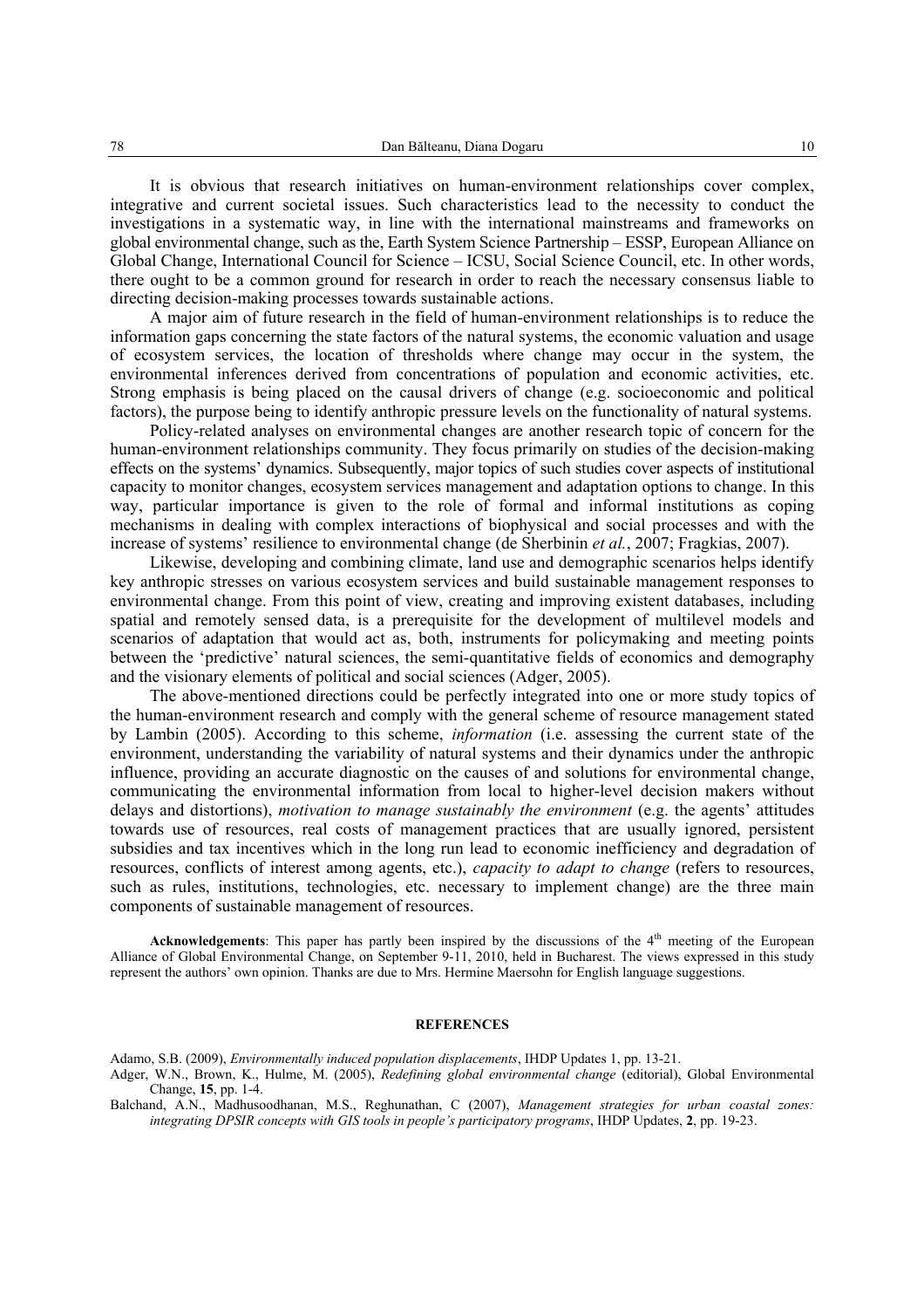- Bălteanu, D., Şerban, M. (2005), *Modificările globale ale mediului o evaluare interdisciplinară a incertitudinilor*. Editura Coresi, Bucureşti, 231 p.
- Bălteanu, D., Sandu, M., Şerban, M. (2006), *Natural and technological hazards*, in vol. "Romania. Space, Society, Environment", Bălteanu, D., Badea, L., Buza, M., Niculescu, G., Popescu, C., Dumitraşcu, M. (eds.), Romanian Academy Publishing House, Bucharest, 384 p.
- Bălteanu, D., Chendeş, V., Sima, M., Enciu, P. (2010), *A country-wide spatial assessment of landslide susceptibility in Romania*, Geomorphology, **124**, pp. 102-112.
- Baron, J.S., Gunderson, L., Allen, C.D., Fleishman, E., McKenzie, D., Mayerson, L.A., Oropeza, J., Stephenson, N. (2009), *Options for National Parks and Reserves for Adapting to Climate Change*, Environmental Management, **44**, pp. 1033–1042.
- Bird, G., Brewer, P., Macklin, M., Balteanu, D., Driga, B., Serban, M., Zaharia, S. (2003), *The solid state partitioning of contaminant metals and As in river channel sediments of the mining affected Tisa drainage basin, northwestern Romania and eastern Hungary,* Applied Geochemistry, **18**, pp. 1583-1595.
- Bird, G., Brewer, P., Macklin, M., Şerban, M., Bălteanu, D., Driga, B. (2005), *Heavy metal contamination in the Arieş river catchment, western Romania: Implications for development of the Roşia Montană gold deposit,* Journal of Geochemical Exploration, **86**, pp. 26-48.
- Bogdan, O., Marinică, I. (2007), *Hazardele meteo-climatice din zona temperată. Geneză și vulnerabilitate cu aplicatii la România*, Editura "Lucian Blaga", Sibiu, 422 p.
- Clarke, K.C, Parks, B.O., Crane, M.P. (2002), *Geographic Information Systems and Environmental Management*, Prentice Hall, New Jersey, USA, pp.306.
- Clima României (2008), Administraţia Naţională de Meteorologie, Editura Academiei Române, 365 p.
- Conway, D. (2004), *On being part of population geography′s future: population-environment relationships and inter-science initiatives*, Population, Space and Place, no. *10*, pp. 295-302.
- Crutzen, P.J., Stoermer, E.F. (2000), *The Anthropocene*, IGBP Newslett. 41, pp. 17-18.
- Cuculeanu, V., Tuinea, P., Bălteanu, D. (2002), *Climate change impacts in Romania: vulnerability and adaptation options*, GeoJournal, **57**, pp. 133-139.
- Curran, S.R., de Sherbinin, A. (2004), *Completing the picture: the challenges of Bringing ''Consumption'' into the Population–Environment Equation*, Population and Environment, **26** (*2*), pp. 107-131.
- de Sherbinin, A., Schiller, A., Pulsipher A. (2007), *The vulnerability of global cities to climate hazards*, Environment & Urbanization, vol. **19**, no. *1*, pp. 39-64.
- Dogaru, D., Zobrist, J., Bălteanu, D., Popescu, C., Sima, M., Amini, M., Yang, H. (2009), *Community perception of water quality in a mining-affected area: A case study for the Certej catchment in the Apuseni Mountains in Romania*, in Environmental Management, vol. **3** (*6*), pp. 1131-1145.
- Dragotă, C.S. (2006), *Precipitaţiile excendentare în România*, Academia Română Publishing House, Bucharest, 175 p.

Dumitraşcu, M. (2006), *Modificări ale peisajului în Câmpia Olteniei*, Editura Academiei Române, Bucureşti, 229 p.

- Entwisle, B., Stern, P.C. (Editors) (2005), *Population, land use, and environment: Research directions*, the National Academies Press, 344 p.
- Fragkias, M. (2007), *Interactions and responses to Global Environmental Change (GEC) and their implications for human security in urbanized coastal zones – a synthesis*, IHDP Update, **2**, pp. 25-27.
- European Alliance for Global Change Research Committees, September 8-9, (2010), Bucharest, http://europe.nkgcf.org/.
- Foley, J.A., DeFries, R., Asner, G.P., Barford, C., Bonan, G., Carpenter, S.R., Chapin, F.S., Coe, M.T., Daily, G.C., Gibbs, H.K., Helkowski, J.H., Holloway, T., Howard, E.A., Kucharik, C.J., Monfreda, C., Patz, J.A., Prentice, I.C., Ramankutty, N., Snyder, P.K. (2005), *Global consequences of land use*, Science, vol. **30**, no. *5734*, pp. 570-574.
- Global Land Project GLP, http://www.globallandproject.org/index.shtml.
- Gray, L.C., Moseley, W.G. (2005), *A geographical perspective on poverty-environment interactions*, The Geographical Journal, **171**, pp. 9-23.
- ICSU-UNESCO-UNU (2008), *Ecosystem Change and Human Well-being: Research and Monitoring Priorities Based on the Millennium Ecosystem Assessment*. Paris, International Council for Science.
- IPCC (2007), *Climate change 2007: Impacts, adaptation and vulnerability*. Contribution of Working Group II to the Fourth Assessment Report of the Intergovernmental Panel on Climate Change, Parry, M.I.; Canziani, O.F.; Palutikof, J.P.; van der Linden, P.J. and Hanson C.E., Eds., Cambridge University Press, UK, 976 p.
- Lambin, E. (2005), *Conditions for sustainability of human-environment systems: information, motivation, and capacity*, Global Environmental Change, no. *15* (Editorial), pp. 177-180.
- Leichenko, R.M., O'Brien, K.L. (2008), *Environmental change and globalization. Double exposures*, Oxford University Press, 167 p.
- Liu, J., Dietz, T., Carpenter, S.R., Folke, C., Alberti, M., Redman, C.L., Schneider H.S., Ostrom, E., Pell, A.N., Lubchenco, J., Taylor, W.W., Ouyang Z., Deadman, P., Kratz, T., Provencher, W. (2007), *Coupled human and natural systems*, Ambio **36** (*8*), p. 639-649.
- Martínez, M.L., Intralawan, A., Vázquez, G., Pérez-Maqueo, O., Sutton, P., Landgrave, R. (2007), *The coasts of our world: ecological, economic and social importance*, Ecological Economics, **63**, pp. 254-272.